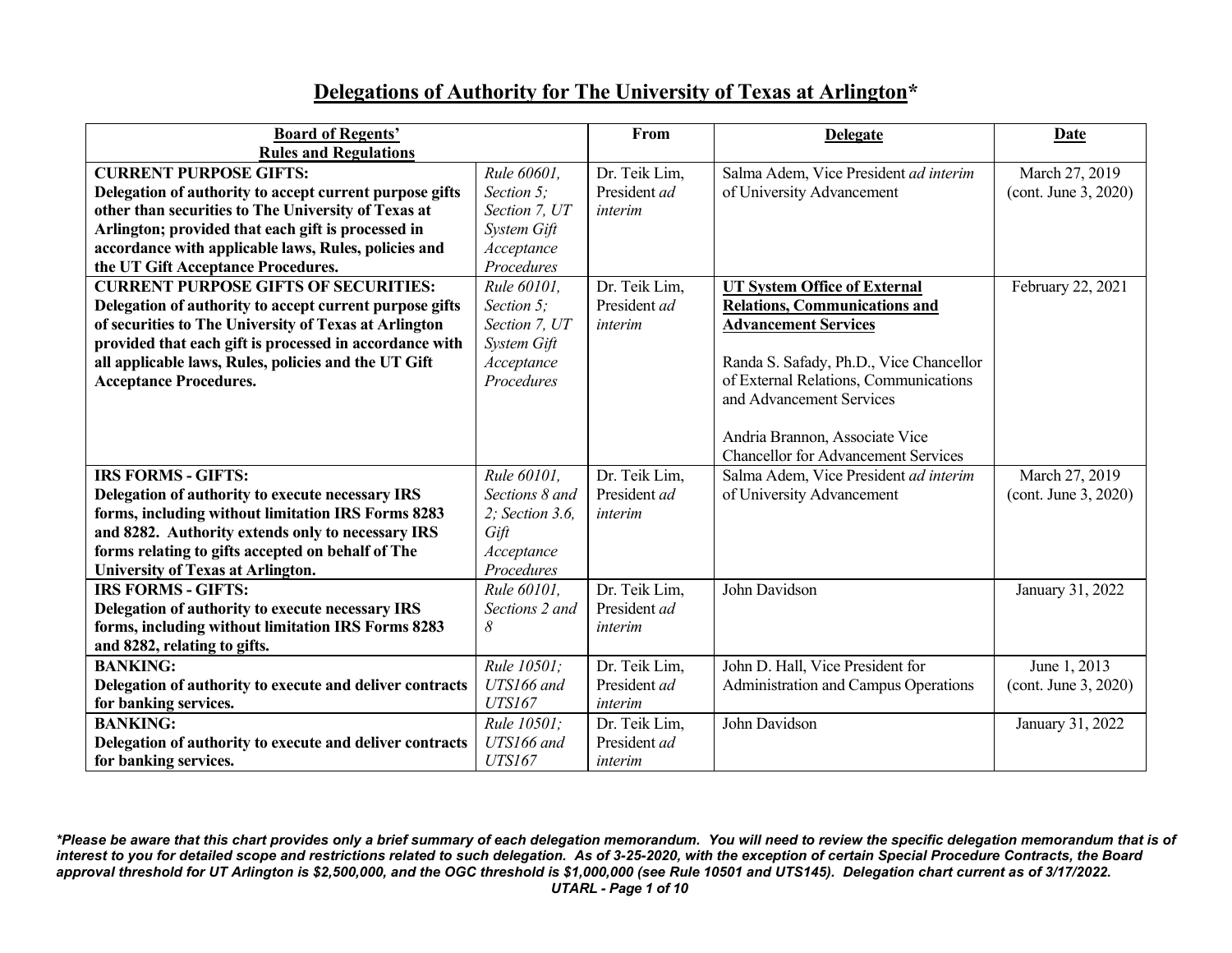| <b>Board of Regents'</b><br><b>Rules and Regulations</b>                                                                                                                                                                                                                                                                                                                                                                                                                                                                                                                                                  |            | From                                     | <b>Delegate</b>                                                            | Date                                   |
|-----------------------------------------------------------------------------------------------------------------------------------------------------------------------------------------------------------------------------------------------------------------------------------------------------------------------------------------------------------------------------------------------------------------------------------------------------------------------------------------------------------------------------------------------------------------------------------------------------------|------------|------------------------------------------|----------------------------------------------------------------------------|----------------------------------------|
| <b>CONSTRUCTION PROJECTS AND REPAIR AND</b><br><b>REHABILITATION PROJECTS:</b><br>Delegation of authority to (1) appoint architects;<br>approve plans and construction documents; and<br>execute and deliver related contracts, agreements,<br>guaranteed maximum price or stipulated sum<br>proposals; and other documents; and (2) execute and<br>deliver contracts and agreements with architects,<br>engineers, and other professional service providers, for<br>all new minor construction projects and minor repair<br>and rehabilitation projects with an anticipated value<br>under \$10,000,000. | Rule 80403 | Dr. Teik Lim,<br>President ad<br>interim | John Davidson                                                              | January 31, 2022                       |
| <b>CONSTRUCTION PROJECTS AND REPAIR AND</b><br><b>REHABILITATION PROJECTS:</b><br>Delegation of authority to (1) appoint architects;<br>approve plans and construction documents; and<br>execute and deliver related contracts, agreements,<br>guaranteed maximum price or stipulated sum<br>proposals; and other documents; and (2) execute and<br>deliver contracts and agreements with architects,<br>engineers, and other professional service providers, for<br>all new minor construction projects and minor repair<br>and rehabilitation projects with an anticipated value<br>under \$4,000,000.  | Rule 80403 | Dr. Teik Lim,<br>President ad<br>interim | John D. Hall, Vice President for<br>Administration and Campus Operations   | June 1, 2013<br>(cont. June 3, 2020)   |
| <b>SPACE LEASE:</b><br>Delegation of authority to execute and deliver space<br>lease agreements with a value of \$1,000,000 or less, for<br>the purpose of leasing space for use by the institution<br>for institutional purposes.                                                                                                                                                                                                                                                                                                                                                                        | Rule 10501 | Dr. Teik Lim,<br>President ad<br>interim | John Davidson                                                              | January 31, 2022                       |
| <b>SPACE LEASE:</b><br>Delegation of authority to execute and deliver space<br>lease agreements with a value of \$1,000,000 or less.                                                                                                                                                                                                                                                                                                                                                                                                                                                                      | Rule 10501 | Dr. Teik Lim,<br>President ad<br>interim | John D. Hall, Vice President for<br>Administration and Campus Operations   | June 1, 2013<br>(cont. June 3, 2020)   |
| <b>PURCHASE ORDERS:</b><br>Delegation of authority to execute and deliver purchase<br>orders for the routine purchase of equipment, goods,<br>and services.                                                                                                                                                                                                                                                                                                                                                                                                                                               | Rule 10501 | Dr. Teik Lim,<br>President ad<br>interim | Joseph S. White, Assistant Director of<br>Procurement & Strategic Sourcing | August 1, 2017<br>(cont. June 3, 2020) |

*\*Please be aware that this chart provides only a brief summary of each delegation memorandum. You will need to review the specific delegation memorandum that is of interest to you for detailed scope and restrictions related to such delegation. As of 3-25-2020, with the exception of certain Special Procedure Contracts, the Board approval threshold for UT Arlington is \$2,500,000, and the OGC threshold is \$1,000,000 (see Rule 10501 and UTS145). Delegation chart current as of 3/17/2022. UTARL - Page 2 of 10*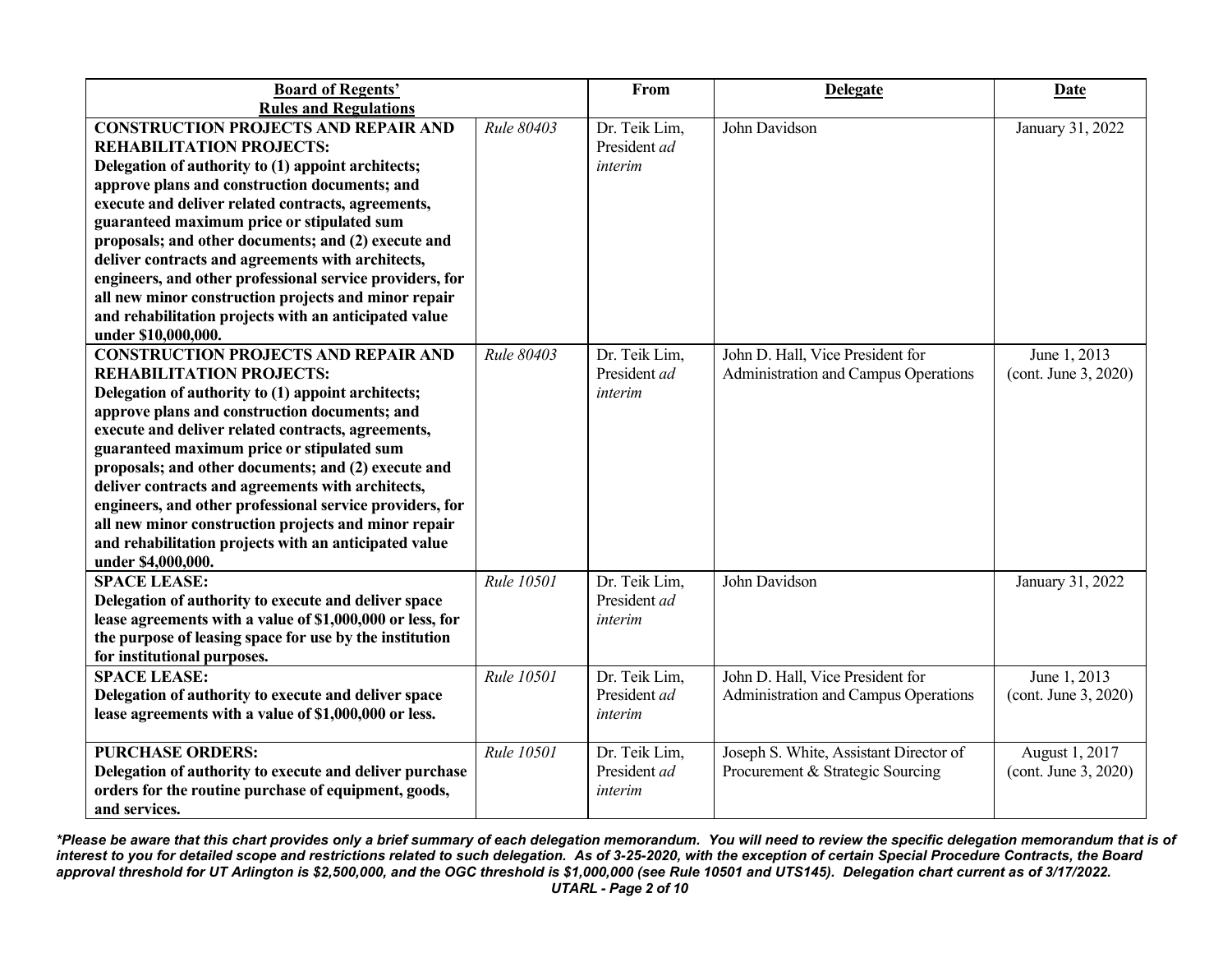| <b>Board of Regents'</b>                                |            | From          | <b>Delegate</b>                             | <b>Date</b>          |
|---------------------------------------------------------|------------|---------------|---------------------------------------------|----------------------|
| <b>Rules and Regulations</b>                            |            |               |                                             |                      |
| <b>PURCHASE ORDERS:</b>                                 | Rule 10501 | Dr. Teik Lim, | Stephanie Scott, Associate Vice             | July 1, 2019         |
| Delegation of authority to execute and deliver purchase |            | President ad  | President for Business Affairs and          | (cont. June 3, 2020) |
| orders for routine purchases of equipment, goods, and   |            | interim       | Controller                                  |                      |
| services.                                               |            |               |                                             |                      |
| <b>PURCHASE ORDERS:</b>                                 | Rule 10501 | Dr. Teik Lim, | John Davidson                               | January 31, 2022     |
| Delegation of authority to execute and deliver purchase |            | President ad  |                                             |                      |
| orders for routine purchases of equipment, goods, and   |            | interim       |                                             |                      |
| services.                                               |            |               |                                             |                      |
| <b>PURCHASE ORDERS:</b>                                 | Rule 10501 | Dr. Teik Lim, | John D. Hall, Vice President for            | June 1, 2013         |
| Delegation of authority to execute and deliver purchase |            | President ad  | <b>Administration and Campus Operations</b> | (cont. June 3, 2020) |
| orders for routine purchases of equipment, goods, and   |            | interim       |                                             |                      |
| services.                                               |            |               |                                             |                      |
| <b>PURCHASE ORDERS:</b>                                 | Rule 10501 | Dr. Teik Lim, | Julia Cornwell, Senior Director,            | July 1, 2019         |
| Delegation of authority to execute and deliver purchase |            | President ad  | Procurement and Payment Services            | (cont. June 3, 2020) |
| orders for routine purchases of equipment, goods, and   |            | interim       |                                             |                      |
| services.                                               |            |               |                                             |                      |
| <b>PURCHASE ORDERS:</b>                                 | Rule 10501 | Dr. Teik Lim, | Peter Zhang, Access & Discovery             | June 1, 2013         |
| Delegation of authority to execute and deliver purchase |            | President ad  |                                             | (cont. June 3, 2020) |
| orders for the routine purchase of equipment, supplies, |            | interim       |                                             |                      |
| goods, and services.                                    |            |               |                                             |                      |
| <b>SMALL PURCHASE PROGRAM:</b>                          | Rule 10501 | Dr. Teik Lim, | <b>Up to \$15,000</b>                       | August 1, 2017       |
| Delegation of authority to implement, manage, and       |            | President ad  | Joseph S. White, Assistant Director of      | (cont. June 3, 2020) |
| oversee a small purchase program for purchases up to    |            | interim       | Procurement & Strategic Sourcing            |                      |
| \$15,000.                                               |            |               |                                             |                      |
| <b>SMALL PURCHASE PROGRAM:</b>                          | Rule 10501 | Dr. Teik Lim, | Up to \$15,000                              | July 1, 2019         |
| Delegation of authority to implement, manage, and       |            | President ad  | Stephanie Scott, Associate Vice             | (cont. June 3, 2020) |
| oversee a small purchase program for purchases up to    |            | interim       | President for Business Affairs and          |                      |
| \$15,000.                                               |            |               | Controller                                  |                      |
| <b>SMALL PURCHASE PROGRAM:</b>                          | Rule 10501 | Dr. Teik Lim, | <b>Up to \$15,000</b>                       | January 31, 2022     |
| Delegation of authority to implement, manage, and       |            | President ad  | John Davidson                               |                      |
| oversee a small purchase program for purchases up to    |            | interim       |                                             |                      |
| \$15,000.                                               |            |               |                                             |                      |
| <b>SMALL PURCHASE PROGRAM:</b>                          | Rule 10501 | Dr. Teik Lim, | <b>Up to \$15,000</b>                       | July 1, 2019         |
| Delegation of authority to implement, manage, and       |            | President ad  | Julia Cornwell, Senior Director,            | (cont. June 3, 2020) |
| oversee a small purchase program for purchases up to    |            | interim       | Procurement and Payment Services            |                      |
| \$15,000.                                               |            |               |                                             |                      |

*\*Please be aware that this chart provides only a brief summary of each delegation memorandum. You will need to review the specific delegation memorandum that is of interest to you for detailed scope and restrictions related to such delegation. As of 3-25-2020, with the exception of certain Special Procedure Contracts, the Board approval threshold for UT Arlington is \$2,500,000, and the OGC threshold is \$1,000,000 (see Rule 10501 and UTS145). Delegation chart current as of 3/17/2022. UTARL - Page 3 of 10*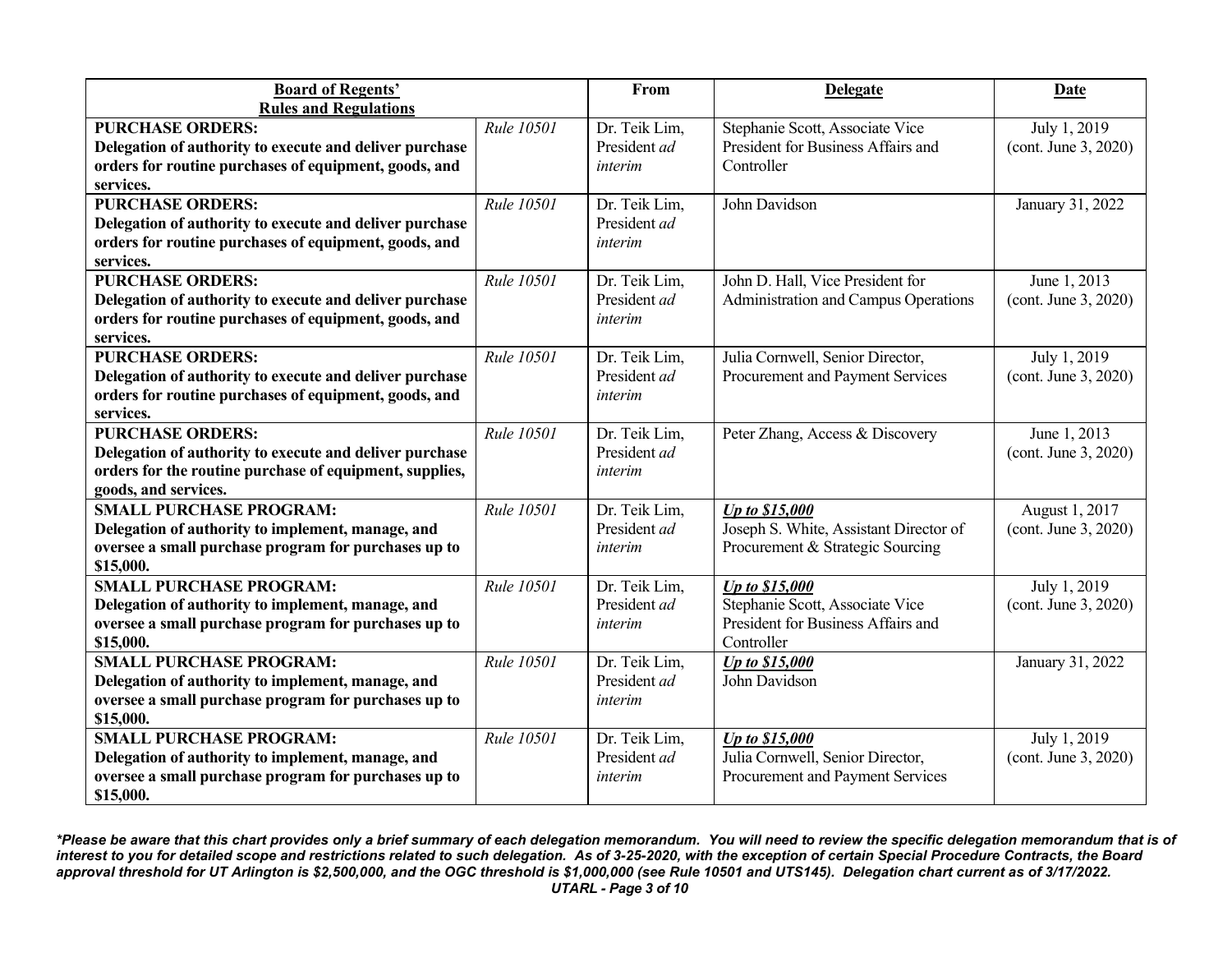| <b>Board of Regents'</b>                                 |            | From          | <b>Delegate</b>                            | Date                 |
|----------------------------------------------------------|------------|---------------|--------------------------------------------|----------------------|
| <b>Rules and Regulations</b>                             |            |               |                                            |                      |
| <b>CONTRACTS:</b>                                        | Rule 10501 | Dr. Teik Lim, | John Davidson                              | January 31, 2022     |
| Delegation of authority to execute and deliver contracts |            | President ad  |                                            |                      |
| of any kind or nature, including contracts for the       |            | interim       |                                            |                      |
| purchase of equipment, supplies, goods and services.     |            |               |                                            |                      |
| <b>CONTRACTS:</b>                                        | Rule 10501 | Dr. Teik Lim, | John D. Hall, Vice President for           | June 1, 2013         |
| Delegation of authority to execute and deliver contracts |            | President ad  | Administration and Campus Operations       | (cont. June 3, 2020) |
| of any kind or nature, including contracts for the       |            | interim       |                                            |                      |
| purchase of equipment, supplies, goods and services.     |            |               |                                            |                      |
| <b>CONTRACTS:</b>                                        | Rule 10501 | Dr. Teik Lim, | Julia Cornwell, Senior Director,           | July 1, 2019         |
| Delegation of authority to execute and deliver contracts |            | President ad  | Procurement and Payment Services           | (cont. June 3, 2020) |
| of any kind or nature, including contracts for the       |            | interim       |                                            |                      |
| purchase of equipment, supplies, goods and services.     |            |               |                                            |                      |
| <b>CONTRACTS (IN ABSENCE):</b>                           | Rule 10501 | Dr. Teik Lim, | Stephanie Scott, Associate Vice            | July 1, 2019         |
| Delegation of authority to execute and deliver contracts |            | President ad  | President for Business Affairs and         | (cont. June 3, 2020) |
| of any kind or nature, including contracts for the       |            | interim       | Controller                                 |                      |
| purchase of equipment, supplies, goods, and services.    |            |               |                                            |                      |
|                                                          |            |               | This delegation shall be effective only    |                      |
|                                                          |            |               | when the Senior Director of                |                      |
|                                                          |            |               | <b>Procurement and Payment Services is</b> |                      |
|                                                          |            |               | absent for a period of more than one (1)   |                      |
|                                                          |            |               | day.                                       |                      |
| <b>CONTRACTS - DIVISION OF STUDENT</b>                   | Rule 10501 | Dr. Teik Lim, | Up to \$25,000                             | June 3, 2020         |
| <b>AFFAIRS:</b>                                          |            | President ad  | Lisa Nagy, Vice President for Student      |                      |
| Delegation of authority to execute and deliver contracts |            | interim       | Affairs                                    |                      |
| of any kind or nature, including contracts for the       |            |               |                                            |                      |
| purchase of equipment, supplies, goods, and services,    |            |               |                                            |                      |
| within the Division of Student Affairs up to \$25,000.   |            |               |                                            |                      |
| <b>CONTRACTS - DEPARTMENT OF GLOBAL</b>                  | Rule 10501 | Dr. Teik Lim, | Up to \$25,000                             | November 3, 2015     |
| <b>EDUCATION OUTREACH:</b>                               |            | President ad  | Teresea Madden, Vice President,            | (cont. June 3, 2020) |
| Delegation of authority to execute and deliver revenue   |            | interim       | Division for Enterprise Development        |                      |
| contracts or agreements of any kind or nature, within    |            |               |                                            |                      |
| the Department of Global Education Outreach up to        |            |               |                                            |                      |
| \$25,000.                                                |            |               |                                            |                      |

*\*Please be aware that this chart provides only a brief summary of each delegation memorandum. You will need to review the specific delegation memorandum that is of interest to you for detailed scope and restrictions related to such delegation. As of 3-25-2020, with the exception of certain Special Procedure Contracts, the Board approval threshold for UT Arlington is \$2,500,000, and the OGC threshold is \$1,000,000 (see Rule 10501 and UTS145). Delegation chart current as of 3/17/2022. UTARL - Page 4 of 10*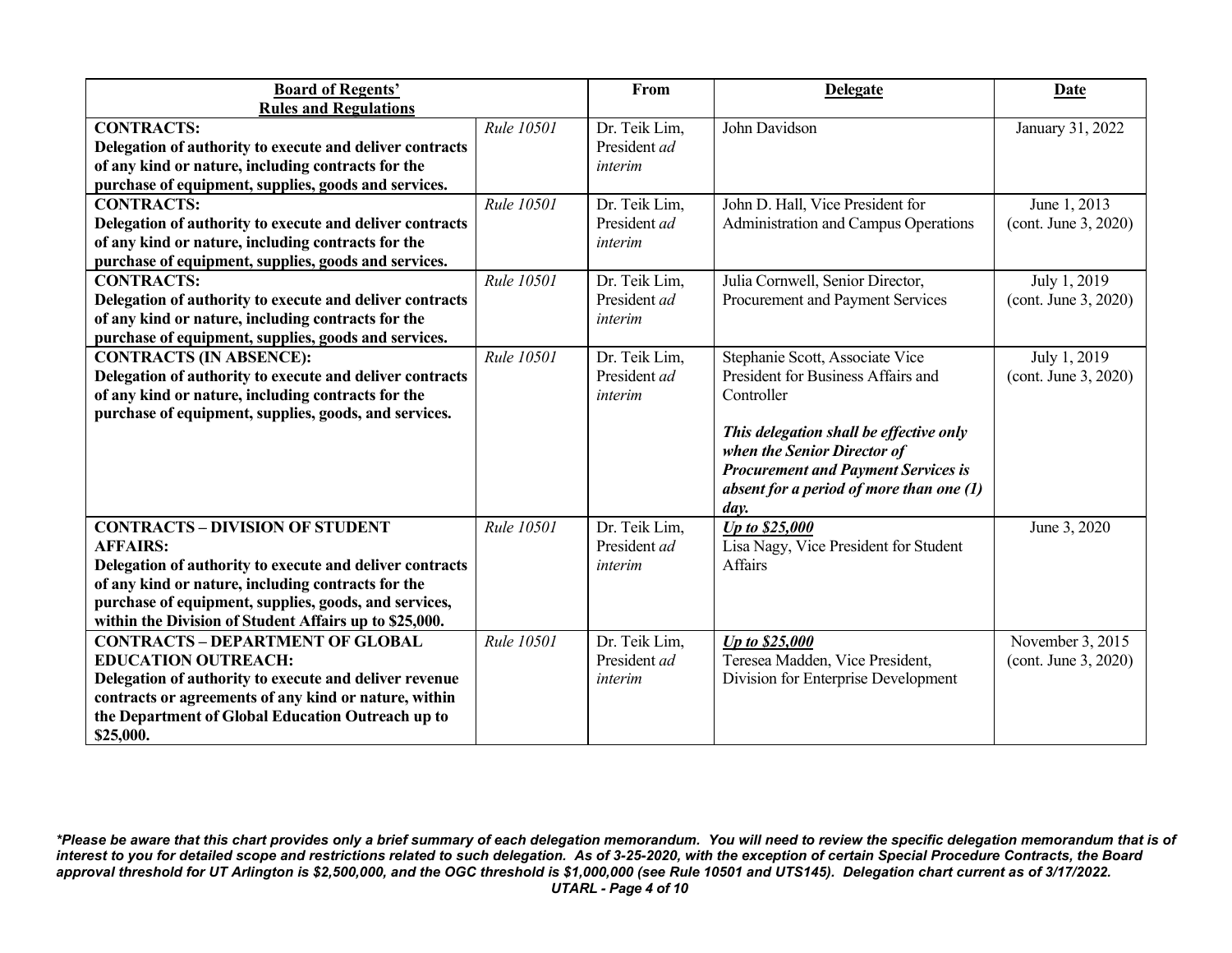| <b>Board of Regents'</b>                                                                                                                                                                                                                                                                                              |                            | From                                     | <b>Delegate</b>                                                          | <b>Date</b>                              |
|-----------------------------------------------------------------------------------------------------------------------------------------------------------------------------------------------------------------------------------------------------------------------------------------------------------------------|----------------------------|------------------------------------------|--------------------------------------------------------------------------|------------------------------------------|
| <b>Rules and Regulations</b><br><b>INTERAGENCY CONTRACTS WITH U.T.</b><br><b>INSTITUTIONS:</b><br>Delegation of authority to execute and deliver contracts<br>or agreements with U.T. System Administration or<br>between or among U.T. Institutions for resources or                                                 | Rule 10501,<br>Section 2.7 | Dr. Teik Lim,<br>President ad<br>interim | John Davidson                                                            | January 31, 2022                         |
| services.<br><b>INTERAGENCY CONTRACTS WITH U.T.</b><br><b>INSTITUTIONS:</b><br>Delegation of authority to deliver contracts or<br>agreements with U.T. System Administration or<br>between or among U.T. Institutions for resources or                                                                                | Rule 10501,<br>Section 2.7 | Dr. Teik Lim,<br>President ad<br>interim | Julia Cornwell, Senior Director,<br>Procurement and Payment Services     | July 1, 2019<br>(cont. June 3, 2020)     |
| services.<br><b>INTERAGENCY CONTRACTS WITH U.T.</b><br><b>INSTITUTIONS:</b><br>Delegation of authority to deliver contracts or<br>agreements with U.T. System Administration or<br>between or among U.T. Institutions for resources or<br>services.                                                                   | Rule 10501,<br>Section 2.7 | Dr. Teik Lim,<br>President ad<br>interim | John D. Hall, Vice President for<br>Administration and Campus Operations | June 1, 2013<br>(cont. June 3, 2020)     |
| <b>STATE AND FEDERAL CONTRACTS OR</b><br>PROPOSALS FOR SPONSORED RESEARCH (IN<br><b>ABSENCE:</b><br>Delegation of authority to execute and deliver state,<br>federal and other contracts or proposals for sponsored<br>research in the event the Vice President for Research<br><b>Administration is unavailable.</b> | Rule 10501                 | Dr. Teik Lim,<br>President ad<br>interim | Jeremy Forsberg, Assistant Vice<br>President for Research Administration | May 27, 2016<br>(cont. June 3, 2020)     |
| STATE AND FEDERAL GRANT PROPOSALS FOR<br><b>SPONSORED RESEARCH:</b><br>Delegation of authority to execute and deliver Grant<br>Proposals for sponsored research.                                                                                                                                                      | Rule 10501                 | Dr. Teik Lim,<br>President ad<br>interim | Sarah Panepinto, Director of Grant and<br><b>Contract Services</b>       | June 20, 2016<br>(cont. June 3, 2020)    |
| <b>STATE AND FEDERAL CONTRACTS OR</b><br>PROPOSALS FOR SPONSORED RESEARCH:<br>Delegation of authority to execute and deliver state,<br>federal and other contracts or proposals for sponsored<br>research on behalf of the Board.                                                                                     | <b>Rule 10501</b>          | Dr. Teik Lim,<br>President ad<br>interim | Jim Grover, Interim Vice President for<br>Research                       | October 12, 2019<br>(cont. June 3, 2020) |

*\*Please be aware that this chart provides only a brief summary of each delegation memorandum. You will need to review the specific delegation memorandum that is of interest to you for detailed scope and restrictions related to such delegation. As of 3-25-2020, with the exception of certain Special Procedure Contracts, the Board approval threshold for UT Arlington is \$2,500,000, and the OGC threshold is \$1,000,000 (see Rule 10501 and UTS145). Delegation chart current as of 3/17/2022. UTARL - Page 5 of 10*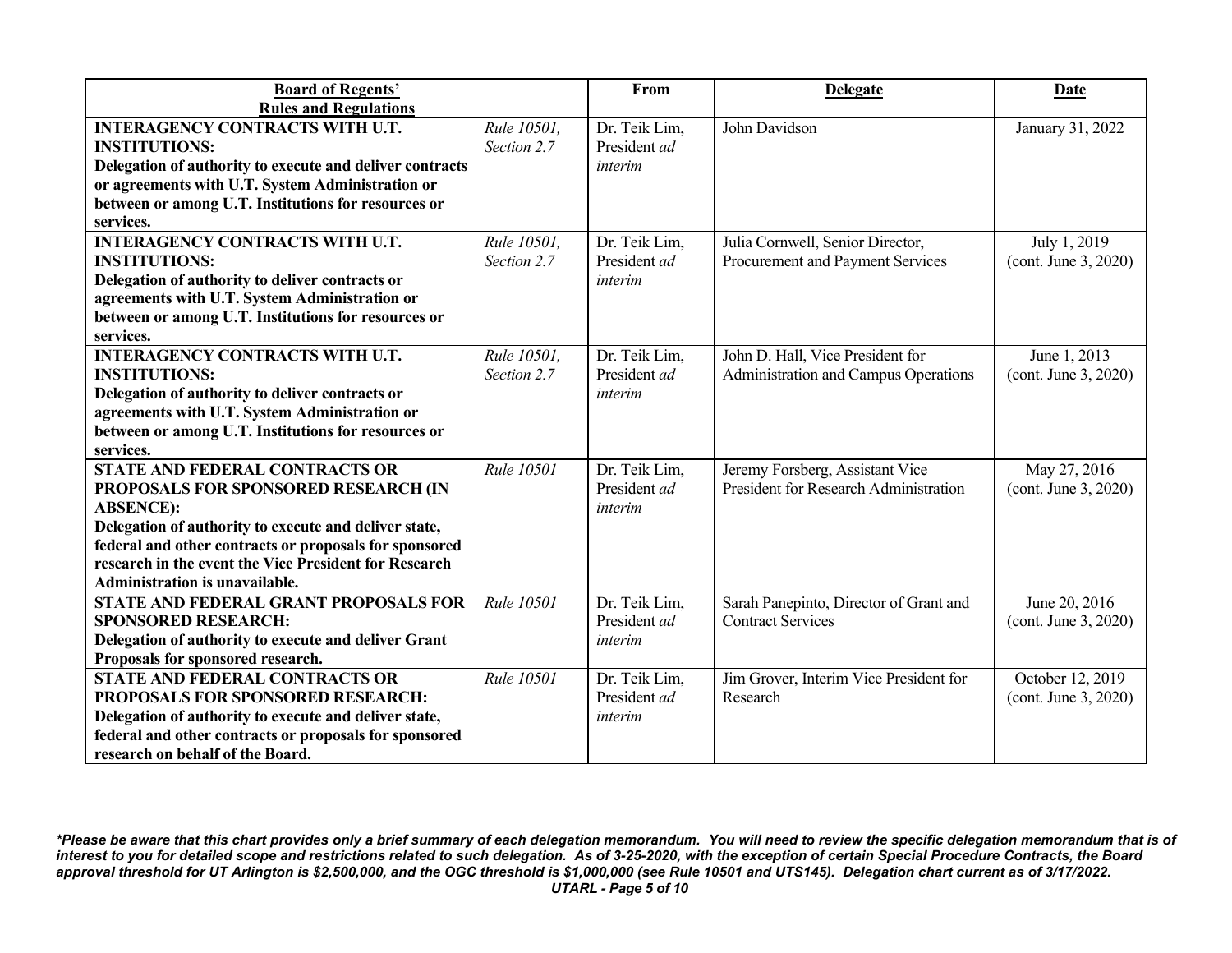| <b>Board of Regents'</b>                               |               | From          | <b>Delegate</b>                         | <b>Date</b>          |
|--------------------------------------------------------|---------------|---------------|-----------------------------------------|----------------------|
| <b>Rules and Regulations</b>                           |               |               |                                         |                      |
| <b>SPONSORED RESEARCH:</b>                             | Rule 10501    | Dr. Teik Lim, | John Davidson                           | January 31, 2022     |
| Delegation of authority to execute and deliver state,  |               | President ad  |                                         |                      |
| federal and other contracts or proposals for sponsored |               | interim       |                                         |                      |
| research.                                              |               |               |                                         |                      |
| <b>INTELLECTUAL PROPERTY AGREEMENTS:</b>               | Rule 10501:   | Dr. Teik Lim, | Jim Grover, Interim Vice President for  | October 12, 2019     |
| Delegation of authority to execute and deliver         | Rule 90101.   | President ad  | Research                                | (cont. June 3, 2020) |
| agreements granting an interest in intellectual        | Sections 15.1 | interim       |                                         |                      |
| property on behalf of the Board. Covers typical option | & 15.3        |               |                                         |                      |
| and license agreements and research contracts with     |               |               |                                         |                      |
| corporate sponsors, as well as non-disclosure          |               |               |                                         |                      |
| agreements and material transfer agreements.           |               |               |                                         |                      |
| <b>NON-DISCLOSURE AGREEMENTS:</b>                      | Rule 10501    | Dr. Teik Lim, | Teresa Schultz, Director of Technology  | May 27, 2016         |
| Delegation of authority to execute and deliver non-    |               | President ad  | Management                              | (cont. June 3, 2020) |
| disclosure agreements                                  |               | interim       |                                         |                      |
| <b>DISTANCE EDUCATION FEES:</b>                        | Rule 40101.   | Dr. Teik Lim, | John Davidson                           | January 31, 2022     |
| Delegation of authority to approve distance education  | Section 3     | President ad  |                                         |                      |
| fees.                                                  |               | interim       |                                         |                      |
| <b>JOINT SPONSORSHIPS:</b>                             | Rule 80105    | Dr. Teik Lim, | John Davidson                           | January 31, 2022     |
| Delegation of authority for approval of joint          |               | President ad  |                                         |                      |
| sponsorships for use of U.T. Arlington facilities.     |               | interim       |                                         |                      |
| <b>JOINT SPONSORSHIPS:</b>                             | Rule 80105    | Dr. Teik Lim, | John D. Hall, Vice President for        | June 1, 2013         |
| Delegation of authority for approval of joint          |               | President ad  | Administration and Campus Operations    | (cont. June 3, 2020) |
| sponsorships for use of U.T. Arlington facilities.     |               | interim       |                                         |                      |
| <b>INTERNATIONAL TRAVEL:</b>                           | Rule 20801    | Dr. Teik Lim, | Dr. Pranesh Aswath, Provost & Vice      | June 3, 2020         |
| Delegation of authority to execute and forward for     |               | President ad  | President of Academic Affairs Ad        |                      |
| processing requests for Travel Authorization for       |               | interim       | <i>Interim</i>                          |                      |
| <b>International Travel.</b>                           |               |               |                                         |                      |
| <b>INTERNATIONAL TRAVEL:</b>                           | Rule 20801    | Dr. Teik Lim, | Jay Horn, Executive Director, Office of | June 3, 2020         |
| Delegation of authority to execute and forward for     |               | President ad  | <b>International Education</b>          |                      |
| processing requests for Travel Authorization for       |               | interim       |                                         |                      |
| <b>International Travel.</b>                           |               |               |                                         |                      |

*\*Please be aware that this chart provides only a brief summary of each delegation memorandum. You will need to review the specific delegation memorandum that is of interest to you for detailed scope and restrictions related to such delegation. As of 3-25-2020, with the exception of certain Special Procedure Contracts, the Board approval threshold for UT Arlington is \$2,500,000, and the OGC threshold is \$1,000,000 (see Rule 10501 and UTS145). Delegation chart current as of 3/17/2022. UTARL - Page 6 of 10*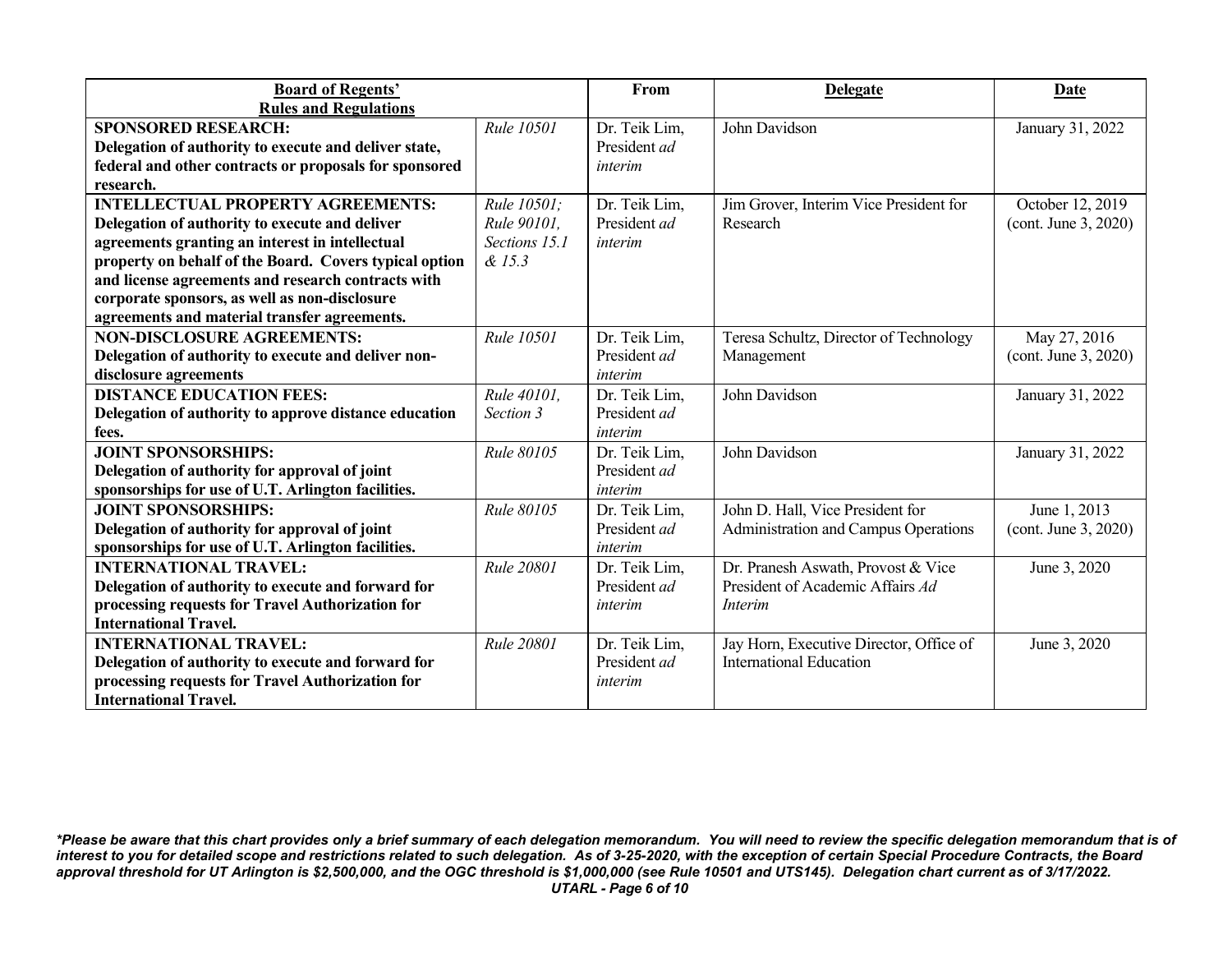| <b>Board of Regents'</b>                                 |            | From          | <b>Delegate</b>                            | Date                 |
|----------------------------------------------------------|------------|---------------|--------------------------------------------|----------------------|
| <b>Rules and Regulations</b>                             |            |               |                                            |                      |
| ZERO DOLLAR AFFILIATION AND ZERO                         | Rule 10501 | Dr. Teik Lim, | Dr. Pranesh Aswath, Provost & Vice         | June 3, 2020         |
| <b>DOLLAR ACADEMIC PROGRAM</b>                           |            | President ad  | President of Academic Affairs Ad           |                      |
| <b>AGREEMENTS:</b>                                       |            | interim       | <i>Interim</i>                             |                      |
| Delegation of authority to execute and deliver zero      |            |               |                                            |                      |
| dollar affiliation agreements and zero dollar academic   |            |               |                                            |                      |
| program agreements.                                      |            |               |                                            |                      |
| <b>ZERO DOLLAR AFFILIATION AND ZERO</b>                  | Rule 10501 | Dr. Teik Lim, | Dr. Antoinette Sol, Vice Provost for       | February 26, 2019    |
| <b>DOLLAR ACADEMIC PROGRAM AGREEMENTS</b>                |            | President ad  | Faculty Affairs, Office of the Provost and | (cont. June 3, 2020) |
| (IN ABSENCE ONLY):                                       |            | interim       | Vice President for Academic Affairs        |                      |
| Delegation of authority to execute and deliver zero      |            |               |                                            |                      |
| dollar affiliation agreements and zero dollar academic   |            |               | Delegation effective only in the event     |                      |
| program agreements. Delegation effective only in the     |            |               | the Vice Provost for Academic Planning     |                      |
| event the Vice Provost for Academic Planning and         |            |               | and Policy is unavailable.                 |                      |
| Policy is unavailable.                                   |            |               |                                            |                      |
| ZERO DOLLAR AFFILIATION AND ZERO                         | Rule 10501 | Dr. Teik Lim, | Amber Smallwood, Assistant Vice            | June 3, 2020         |
| <b>DOLLAR ACADEMIC PROGRAM</b>                           |            | President ad  | Provost                                    |                      |
| <b>AGREEMENTS:</b>                                       |            | interim       |                                            |                      |
| Delegation of authority to execute and deliver zero      |            |               |                                            |                      |
| dollar affiliation agreements and zero dollar academic   |            |               |                                            |                      |
| program agreements.                                      |            |               |                                            |                      |
| <b>AFFILIATION AGREEMENTS AND ACADEMIC</b>               | Rule 10501 | Dr. Teik Lim, | Up to \$1,000,000                          | June 3, 2020         |
| PROGRAM AGREEMENTS:                                      |            | President ad  | Dr. Pranesh Aswath, Provost & Vice         |                      |
| Delegation of authority to execute and deliver           |            | interim       | President of Academic Affairs Ad           |                      |
| affiliation agreements and academic program              |            |               | Interim                                    |                      |
| agreements up to \$1,000,000.                            |            |               |                                            |                      |
| <b>CONTRACTS - INTERCOLLEGIATE ATHLETIC</b>              | Rule 10501 | Dr. Teik Lim, | Up to \$25,000                             | March 19, 2015       |
| <b>TRAVEL:</b>                                           |            | President ad  | Jim Baker, Director of Intercollegiate     | (cont. June 3, 2020) |
| Delegation of authority to execute and deliver contracts |            | interim       | Athletics                                  |                      |
| or agreements for Intercollegiate Athletic travel not to |            |               |                                            |                      |
| exceed \$25,000.                                         |            |               |                                            |                      |
| <b>CONTRACTS - (INTERCOLLEGIATE) ATHLETIC</b>            | Rule 10501 | Dr. Teik Lim, | Up to \$25,000                             | March 19, 2015       |
| <b>GAMES:</b>                                            |            | President ad  | Jim Baker, Director of Intercollegiate     | (cont. June 3, 2020) |
| Delegation of authority to execute and deliver contracts |            | interim       | Athletics                                  |                      |
| or agreements for Intercollegiate Athletics games not    |            |               |                                            |                      |
| to exceed \$25,000.                                      |            |               |                                            |                      |

*\*Please be aware that this chart provides only a brief summary of each delegation memorandum. You will need to review the specific delegation memorandum that is of interest to you for detailed scope and restrictions related to such delegation. As of 3-25-2020, with the exception of certain Special Procedure Contracts, the Board approval threshold for UT Arlington is \$2,500,000, and the OGC threshold is \$1,000,000 (see Rule 10501 and UTS145). Delegation chart current as of 3/17/2022. UTARL - Page 7 of 10*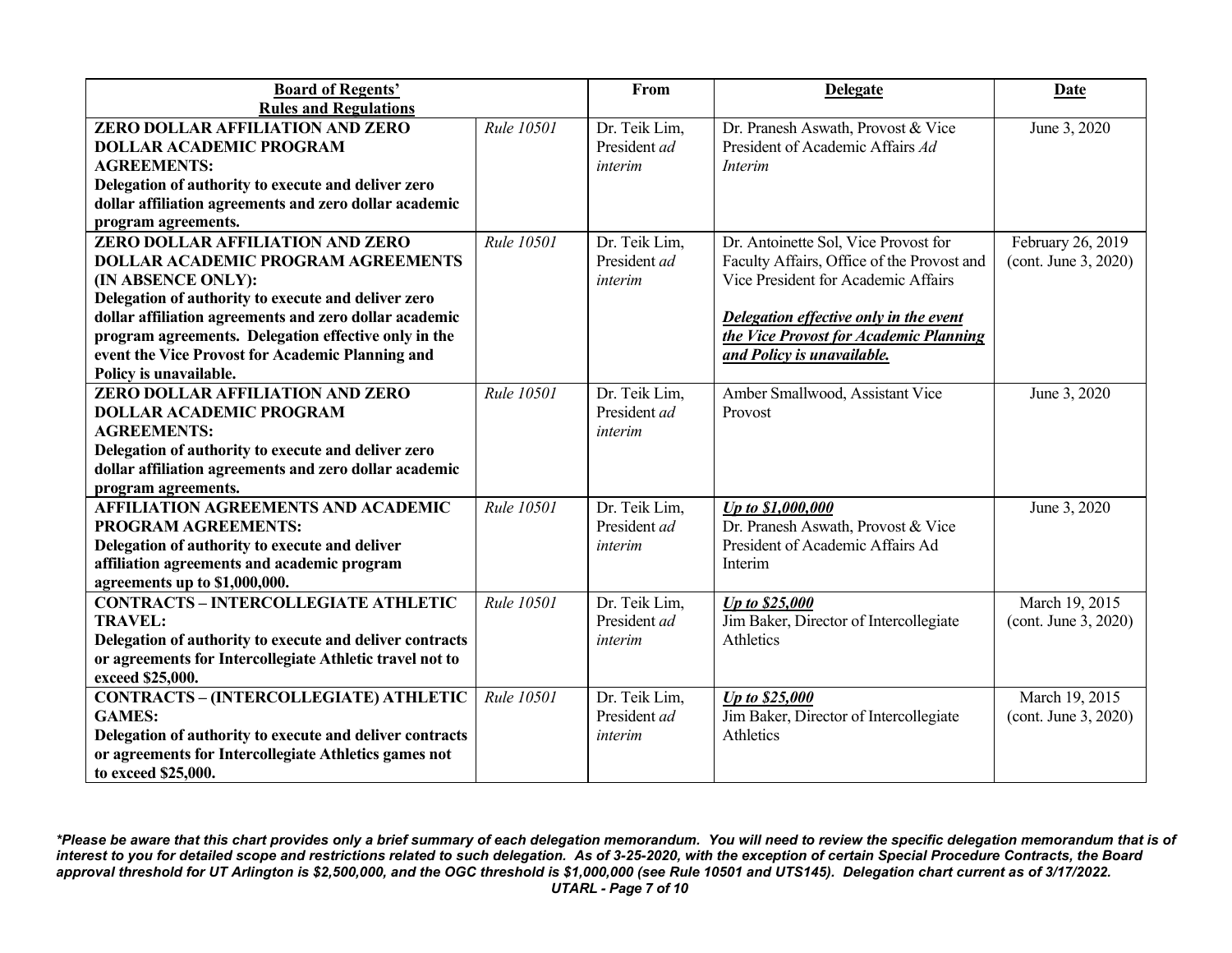| <b>Board of Regents'</b><br><b>Rules and Regulations</b>                                                                                                                                                                                                                                                                                                                                                                                                                                                                                                                                                                                                                                                                                                                                    |                                                        | From                                     | <b>Delegate</b>                                                          | <b>Date</b>                              |
|---------------------------------------------------------------------------------------------------------------------------------------------------------------------------------------------------------------------------------------------------------------------------------------------------------------------------------------------------------------------------------------------------------------------------------------------------------------------------------------------------------------------------------------------------------------------------------------------------------------------------------------------------------------------------------------------------------------------------------------------------------------------------------------------|--------------------------------------------------------|------------------------------------------|--------------------------------------------------------------------------|------------------------------------------|
| <b>MAVERICK STADIUM, TEXAS HALL AND</b><br><b>OTHER FACILITIES:</b><br>Delegation of authority to execute and deliver contracts<br>of any kind or nature in connection with Maverick<br>Stadium, Texas Hall, and E. H. Hereford University<br>Center.                                                                                                                                                                                                                                                                                                                                                                                                                                                                                                                                       | Rule 10501                                             | Dr. Teik Lim,<br>President ad<br>interim | John Davidson                                                            | January 31, 2022                         |
| <b>MAVERICK STADIUM, TEXAS HALL AND</b><br><b>OTHER FACILITIES:</b><br>Delegation of authority to execute and deliver contracts<br>of any kind or nature in connection with Maverick<br>Stadium, Texas Hall, and E. H. Hereford University<br>Center.                                                                                                                                                                                                                                                                                                                                                                                                                                                                                                                                       | Rule 10501                                             | Dr. Teik Lim,<br>President ad<br>interim | John D. Hall, Vice President for<br>Administration and Campus Operations | October 31, 2014<br>(cont. June 3, 2020) |
| <b>MAVERICK STADIUM, TEXAS HALL AND</b><br><b>OTHER FACILITIES:</b><br>Delegation of authority to execute and deliver contracts<br>of any kind or nature in connection with Maverick<br>Stadium, Texas Hall, and E. H. Hereford University<br><b>Center and Housing.</b>                                                                                                                                                                                                                                                                                                                                                                                                                                                                                                                    | Series 10501.<br>Section 5                             | Dr. Teik Lim,<br>President ad<br>interim | John D. Hall, Vice President for<br>Administration and Campus Operations | June 1, 2013<br>(cont. June 3, 2020)     |
| <b>DEPARTMENT OF LABOR AND DEPARTMENT</b><br>OF HOMELAND SECURITY OFFICE OF U.S.<br><b>CITIZEN AND IMMIGRATION SERVICE FORMS:</b><br>Delegation of authority to execute certain necessary<br><b>Department of Labor and Department of Homeland</b><br><b>Security Office of U.S. Citizen and Immigration</b><br>Service Forms, including without limitation the<br>documents required for H-1B petitions, i.e. form 1-129,<br>and the Labor Condition Appreciation (LCA)<br>completed pursuant to 8 CFR 214.2(h) and 20 CFR<br>655-730(a). Authority extends only to necessary<br>department of Labor and Department of Homeland<br>Security Office of the U.S. Citizen and Immigration<br>Service forms executed for the benefit and on behalf of<br>The University of Texas at Arlington. | $8$ CFR<br>$214.2(h)$ ;<br><b>20 CFR</b><br>655.730(a) | Dr. Teik Lim,<br>President ad<br>interim | Jewel Washington, Chief Human<br><b>Resources Officer</b>                | February 23, 2021                        |
|                                                                                                                                                                                                                                                                                                                                                                                                                                                                                                                                                                                                                                                                                                                                                                                             |                                                        |                                          |                                                                          |                                          |

*\*Please be aware that this chart provides only a brief summary of each delegation memorandum. You will need to review the specific delegation memorandum that is of interest to you for detailed scope and restrictions related to such delegation. As of 3-25-2020, with the exception of certain Special Procedure Contracts, the Board approval threshold for UT Arlington is \$2,500,000, and the OGC threshold is \$1,000,000 (see Rule 10501 and UTS145). Delegation chart current as of 3/17/2022. UTARL - Page 8 of 10*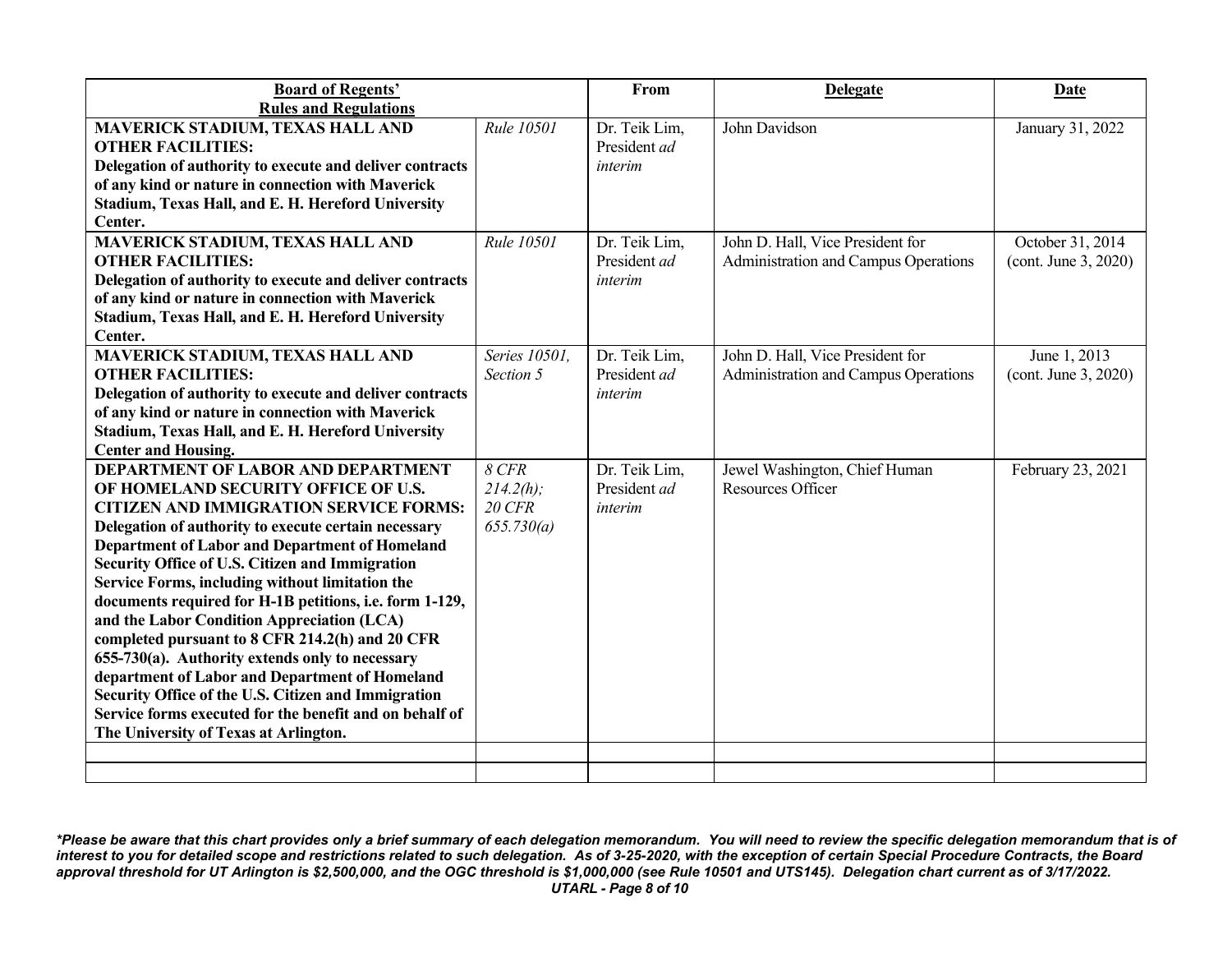| <b>Board of Regents'</b>                                                    |                 | From                    | <b>Delegate</b>                          | <b>Date</b>        |  |  |
|-----------------------------------------------------------------------------|-----------------|-------------------------|------------------------------------------|--------------------|--|--|
| <b>Rules and Regulations</b>                                                |                 |                         |                                          |                    |  |  |
| DELEGATIONS OF AUTHORITY FROM THE UNIVERSITY OF TEXAS SYSTEM ADMINISTRATION |                 |                         |                                          |                    |  |  |
| TO THE UNIVERSITY OF TEXAS AT ARLINGTON                                     |                 |                         |                                          |                    |  |  |
| <b>HOLIDAY SCHEDULE:</b>                                                    | Rule 30201,     | Jonathan Pruitt,        | Presidents, The University of Texas      | September 1, 2010  |  |  |
| Delegation of authority to approve annually the                             | Section 1       | <b>Executive Vice</b>   |                                          | (cont.             |  |  |
| holiday schedule for the respective institutions.                           |                 | Chancellor for          |                                          | March 1, 2022)     |  |  |
|                                                                             |                 | <b>Business Affairs</b> |                                          |                    |  |  |
| NANOTECHNOLOGY RESEARCH AND                                                 | Rule 70301,     | Jonathan Pruitt,        | Chief Financial Officer and Vice         | September 15, 2020 |  |  |
| <b>TEACHING FACILITIES (NANOFAB) -</b>                                      | Part 2, Section | <b>Executive Vice</b>   | President, U. T. Arlington               | (cont.             |  |  |
| <b>EXTERNAL USE AGREEMENTS:</b>                                             | 4               | Chancellor for          |                                          | March 1, 2022)     |  |  |
| Delegation of authority to execute and deliver                              |                 | <b>Business Affairs</b> |                                          |                    |  |  |
| <b>External Use Agreements for University of Texas at</b>                   |                 |                         |                                          |                    |  |  |
| <b>Arlington, Nanotechnology Research and Teaching</b>                      |                 |                         |                                          |                    |  |  |
| Facilities - NanoFab, on the standard form currently                        |                 |                         |                                          |                    |  |  |
| approved by the Office of General Counsel, or such                          |                 |                         |                                          |                    |  |  |
| subsequent form that may be approved by the Office                          |                 |                         |                                          |                    |  |  |
| of General Counsel of U.T. System.                                          |                 |                         |                                          |                    |  |  |
| <b>LANDLORD'S OR LICENSOR'S CONSENT TO</b>                                  | Rule 70301,     | Jonathan Pruitt,        | Chief Business Officers, U. T. Arlington | September 15, 2020 |  |  |
| <b>MODIFICATION OF EXISTING</b>                                             | Section 4.3;    | <b>Executive Vice</b>   |                                          | (cont.             |  |  |
| TELECOMMUNICATIONS EQUIPMENT NOT                                            | Rule 10501;     | Chancellor for          |                                          | March 1, 2022)     |  |  |
| <b>INVOLVING THE ADDITION OF EQUIPMENT:</b>                                 | UTS 126;        | <b>Business Affairs</b> |                                          |                    |  |  |
| Delegation of authority to execute and deliver                              | Article III,    |                         |                                          |                    |  |  |
| Landlord's or Licensor's Consent to Modification of                         | Section 51      |                         |                                          |                    |  |  |
| <b>Existing Telecommunications Equipment. Delegate</b>                      | Texas           |                         |                                          |                    |  |  |
| shall use without material change the template letter,                      | Constitution    |                         |                                          |                    |  |  |
| in conformity with the instructions attached thereto,                       |                 |                         |                                          |                    |  |  |
| currently approved by the U.T. System Office of                             |                 |                         |                                          |                    |  |  |
| General Counsel (OGC), or such subsequent                                   |                 |                         |                                          |                    |  |  |
| template letter and accompanying instructions that                          |                 |                         |                                          |                    |  |  |
| may be approved by OGC.                                                     |                 |                         |                                          |                    |  |  |
|                                                                             |                 |                         |                                          |                    |  |  |
| This delegation is expressly limited to the consent to                      |                 |                         |                                          |                    |  |  |
| modify existing telecommunications equipment not                            |                 |                         |                                          |                    |  |  |
| involving the addition of equipment.                                        |                 |                         |                                          |                    |  |  |

*\*Please be aware that this chart provides only a brief summary of each delegation memorandum. You will need to review the specific delegation memorandum that is of interest to you for detailed scope and restrictions related to such delegation. As of 3-25-2020, with the exception of certain Special Procedure Contracts, the Board approval threshold for UT Arlington is \$2,500,000, and the OGC threshold is \$1,000,000 (see Rule 10501 and UTS145). Delegation chart current as of 3/17/2022. UTARL - Page 9 of 10*